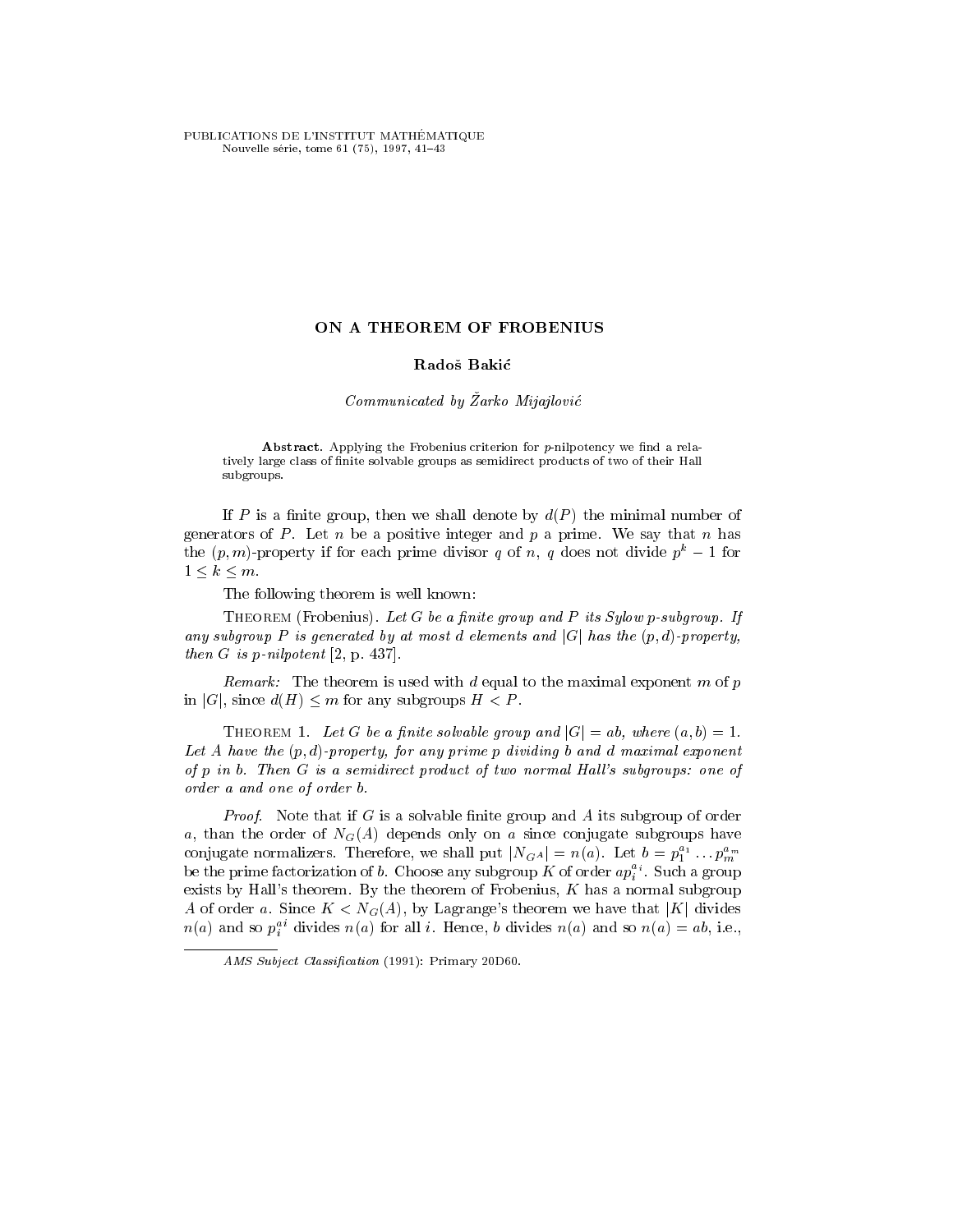A is normal in G. Therefore, G is a semidirect product of two Hall subgroups of orders a and b.

Remark 1. The above theorem can be proved by induction, in the usual manner for solvable groups, without using the theorem of Frobenius, but we find the given proof more elegant.

Remark 2. If G is not solvable, then the Theorem 1 need not be true. For example we can take  $G = A_5$ . Then  $a = 5$  and  $b = 12$ , and one can see that the 5-Sylow subgroup is not normal in  $A_5$ .

As a special case of Frobenius theorem we have:

THEOREM (Burnside). If G is a finite group with a cyclic p-Sylow subgroup and if for all primes q dividing  $|G|$ , q does not divide  $p-1$ , then G is p nilpotent.

Now we prove the following:

THEOREM 2. Let  $G$  be a finite group and  $H$  its subgroup of index  $p$ , where p is a prime and  $(p-1, |G|)=1$ . Then H is normal in G.

*Proof.* By induction on |G|. If p does not divide |H|, then Theorem 2 is a special case of the theorem of Frobenius. Let p divide  $|G|$ . Then there exists a homomorphism  $h: G \to S_p$ , where  $S_p$  is the symmetric group on p elements. Since  $p^2$  divides |G| and  $p^2$  does not divide p!, we have  $H_1 = \text{ker}(h) \neq \{1\}$ , and  $H_1 < H$ . Then  $H/H_1$  is a subgroup of  $G/H_1$  of index p, so by the induction hypothesis,  $H/H_1$  is normal in  $G/H_1$  and so is H in G.

We continue with two (known) characterizations of nilpotency of finite groups.

LEMMA 1. A finite group  $G$  is nilpotent iff any two of its elements having relatively prime orders commute.

LEMMA 2. A finite group  $G$  is nilpotent iff it is p-nilpotent for any prime p dividing  $|G|$ .

We only sketch the proofs of  $(\Leftarrow)$  parts.

For Lemma 1: if P is Sylow subgroup of G, then P is centralized by all Sylow subgroups of G with orders not equal to  $|P|$ . Therefore,  $N(P)$  has Sylow subgroups of all possible prime divisors of  $|G|$ , and they are of the same size as those in G. By Lagrange's theorem,  $|N_P| = G$ , and P is normal in G.

For Lemma 2: each Sylow subgroup of  $G$  has a normal complement. Let  $G_P$ be a normal complement of a p-Sylow subgroup. If P is the intersection of all  $G_q$ 's where  $q \neq p$ , then P is a Sylow subgroup of G and P is normal since  $G_q$ 's are normal.

In [1] Pazderski proved the following two theorems; here we give different proofs.

THEOREM 3. All the groups of order n are p-nilpotent iff n has the  $(p, m)$ property where  $n = p \cdot b$ ,  $(p, b) = 1$ .